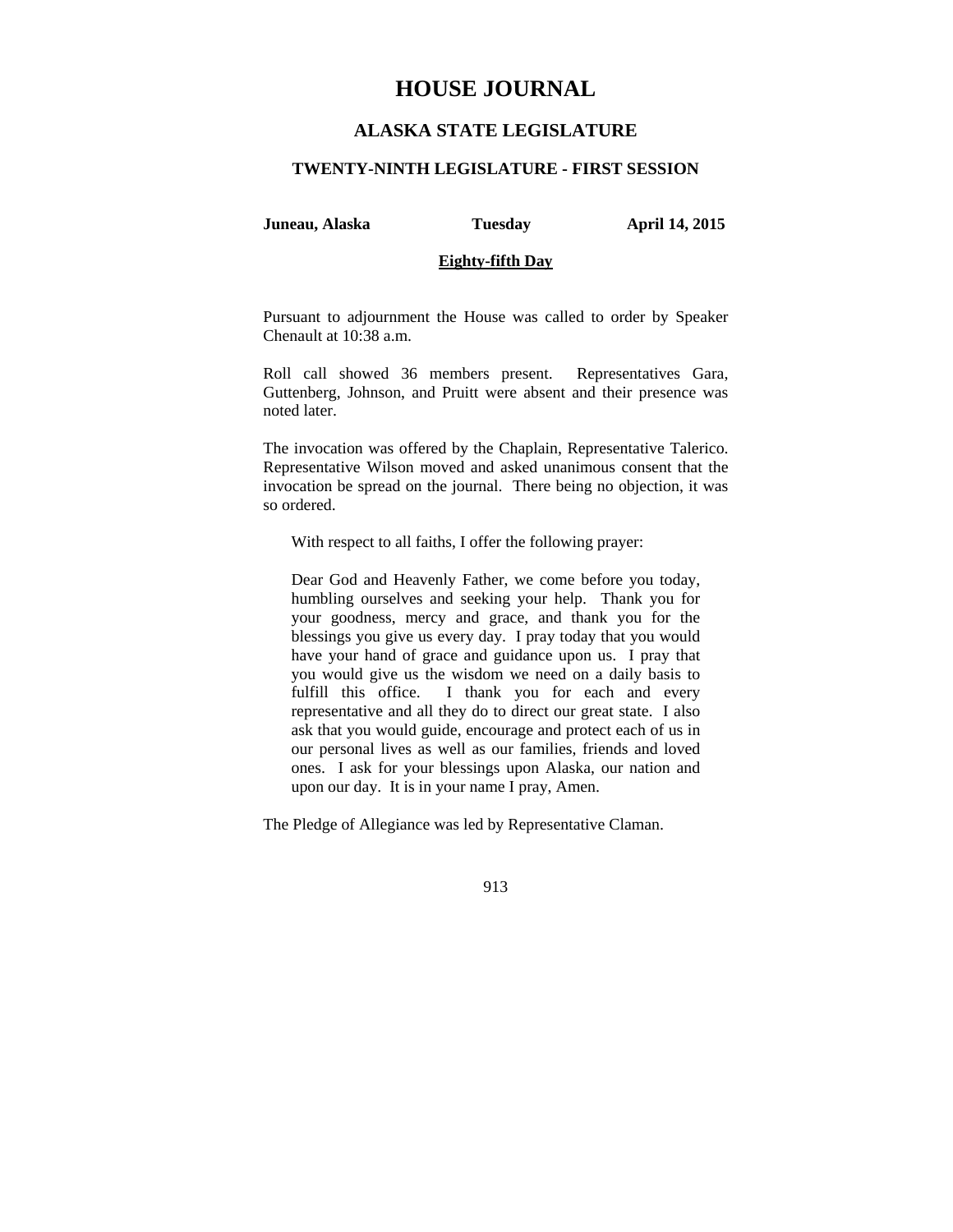## **CERTIFICATION OF THE JOURNAL**

Representative Millett moved and asked unanimous consent that the journal for the 84th legislative day be approved as certified by the Chief Clerk. There being no objection, it was so ordered.

## **REPORTS OF STANDING COMMITTEES**

## **HB 85**

The Education Committee considered:

## HOUSE BILL NO. 85

"An Act relating to college and career readiness assessments for secondary students; and relating to restrictions on the collection, storage, and handling of student data."

and recommends it be replaced with:

## CS FOR HOUSE BILL NO. 85(EDC)

"An Act repealing the college and career readiness assessments for secondary students; and relating to restrictions on the collection, storage, and handling of student data."

The report was signed by Representative Keller, Chair, with the following individual recommendations:

Do pass (3): Talerico, Vazquez, Keller

Do not pass (2): Drummond, Seaton

No recommendation (1): Colver

The following fiscal note(s) apply to CSHB 85(EDC):

1. Fiscal, Dept. of Education & Early Development

HB 85 was referred to the Finance Committee.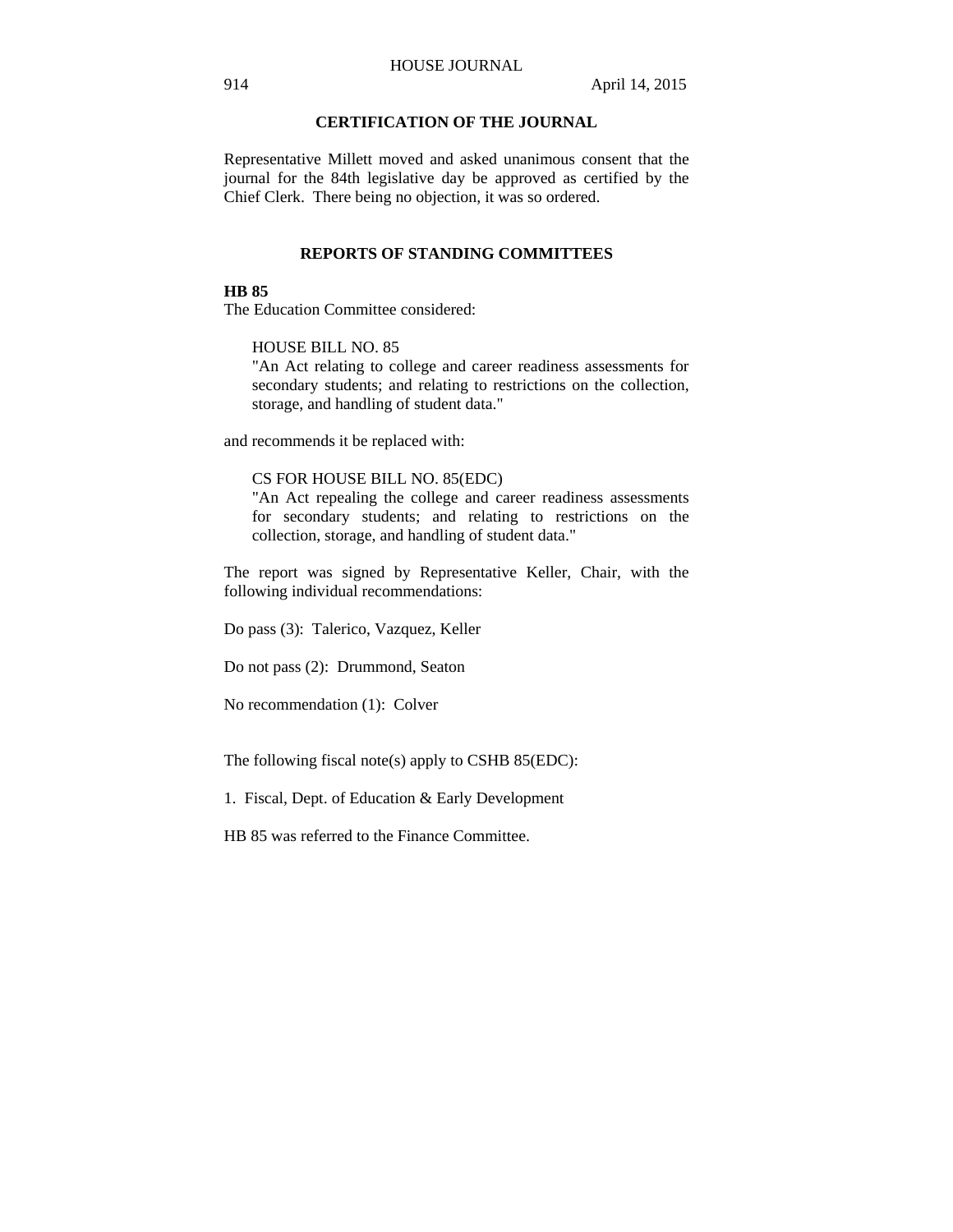#### HOUSE JOURNAL

April 14, 2015 915

## **INTRODUCTION OF CITATIONS**

The following citations were introduced and referred to the Rules Committee for placement on the calendar:

Honoring - Marianne Mahon By Representatives Gara, Drummond

Honoring - House Sergeant-At-Arms, House Assistant Sergeant-At-Arms, House Pages By Representative Johnson

Honoring - Fairbanks Thai Restaurants By Representatives Kawasaki, Wool

Honoring - 49th State Street Rodders Club By Representatives Hughes, Colver, Gattis, Keller, Neuman, Tilton; Senators Stoltze, Dunleavy, Huggins

Honoring - Dallas and Mitch Seavey By Senators Dunleavy, Huggins, Stoltze; Representatives Keller, Hughes, Tilton, Gattis, Neuman, Colver

Honoring - Sidney C. Huntington on the Occasion of His 100th Birthday By Senator Olson; Representative Foster

Honoring - Huslia - 2015 Iditarod Golden Clipboard Award By Senator Olson; Representative Foster

In Memoriam - Richard Zimmer By Representatives Claman, Gara

In Memoriam - Minister Cheryl A. Forrest By Representative Gara; Senator Gardner

In Memoriam - Alice McKee By Senator Coghill; Representative Wilson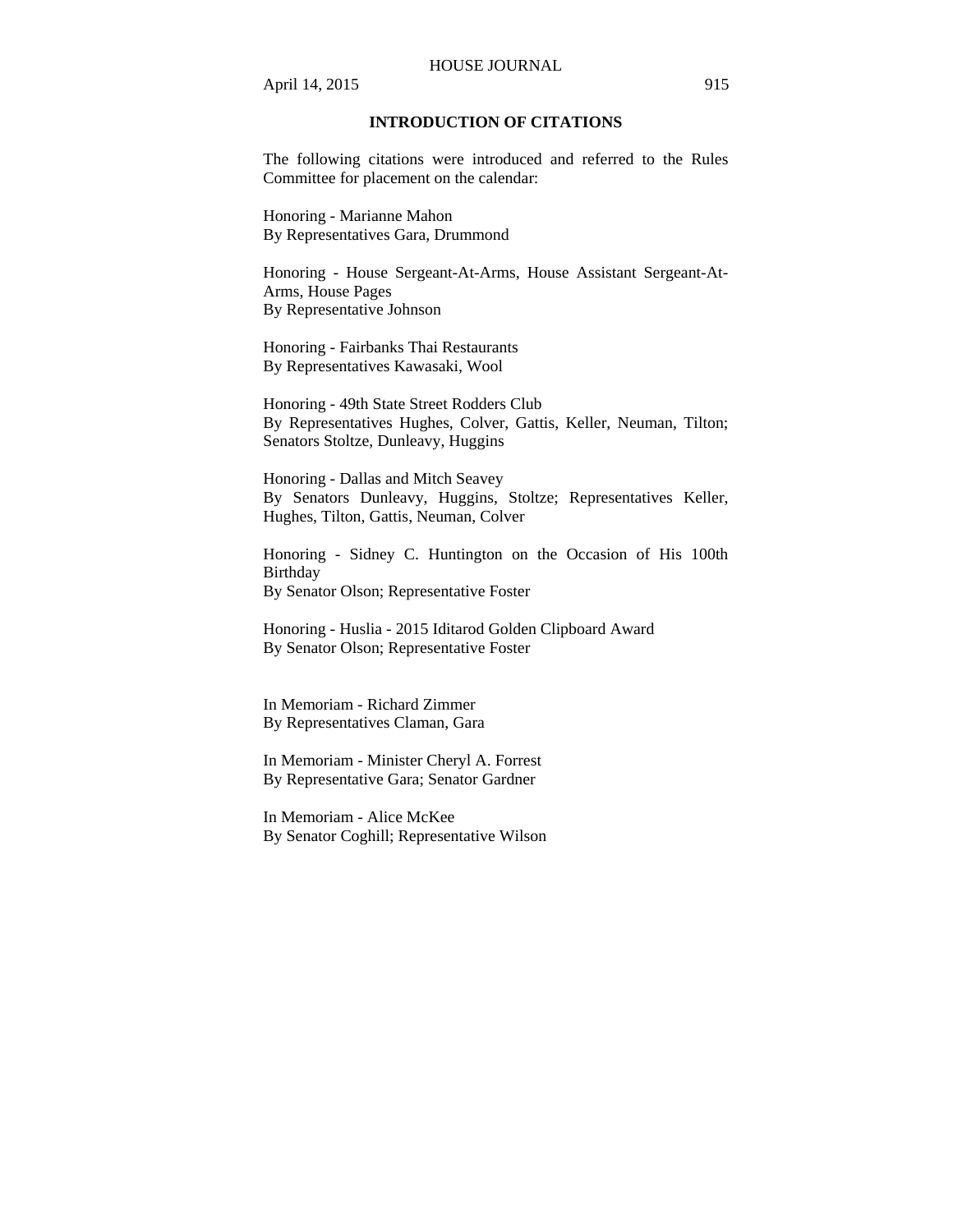In Memoriam - Roberta Sheldon

By Senators Dunleavy, Huggins, Stoltze; Representatives Keller, Hughes, Tilton, Gattis, Neuman, Colver

\*\*The presence of Representatives Johnson and Guttenberg was noted.

## **INTRODUCTION, FIRST READING, AND REFERENCE OF HOUSE BILLS**

## **HB 197**

HOUSE BILL NO. 197 by Representatives TARR and Drummond, entitled:

"An Act relating to an annual report concerning the payment of equal pay for comparable work; increasing the minimum wage; and providing for an effective date."

was read the first time and referred to the Labor & Commerce, State Affairs, and Finance Committees.

# **CONSIDERATION OF THE DAILY CALENDAR**

## **SECOND READING OF HOUSE BILLS**

### **HB 6**

The following was read the second time:

HOUSE BILL NO. 6

"An Act relating to a voluntary preference for veterans and for spouses and domestic partners of veterans by private employers."

with the: **Journal Page** 

| MLV RPT CS(MLV) NT 6DP | 529 |
|------------------------|-----|
| FN1: ZERO(GOV)         | 530 |
| FN2: ZERO(LWF)         | 530 |
| L&C RPT CS(MLV) NT 6DP | 844 |
| FN1: ZERO(GOV)         | 844 |
| FN2: ZERO(LWF)         | 844 |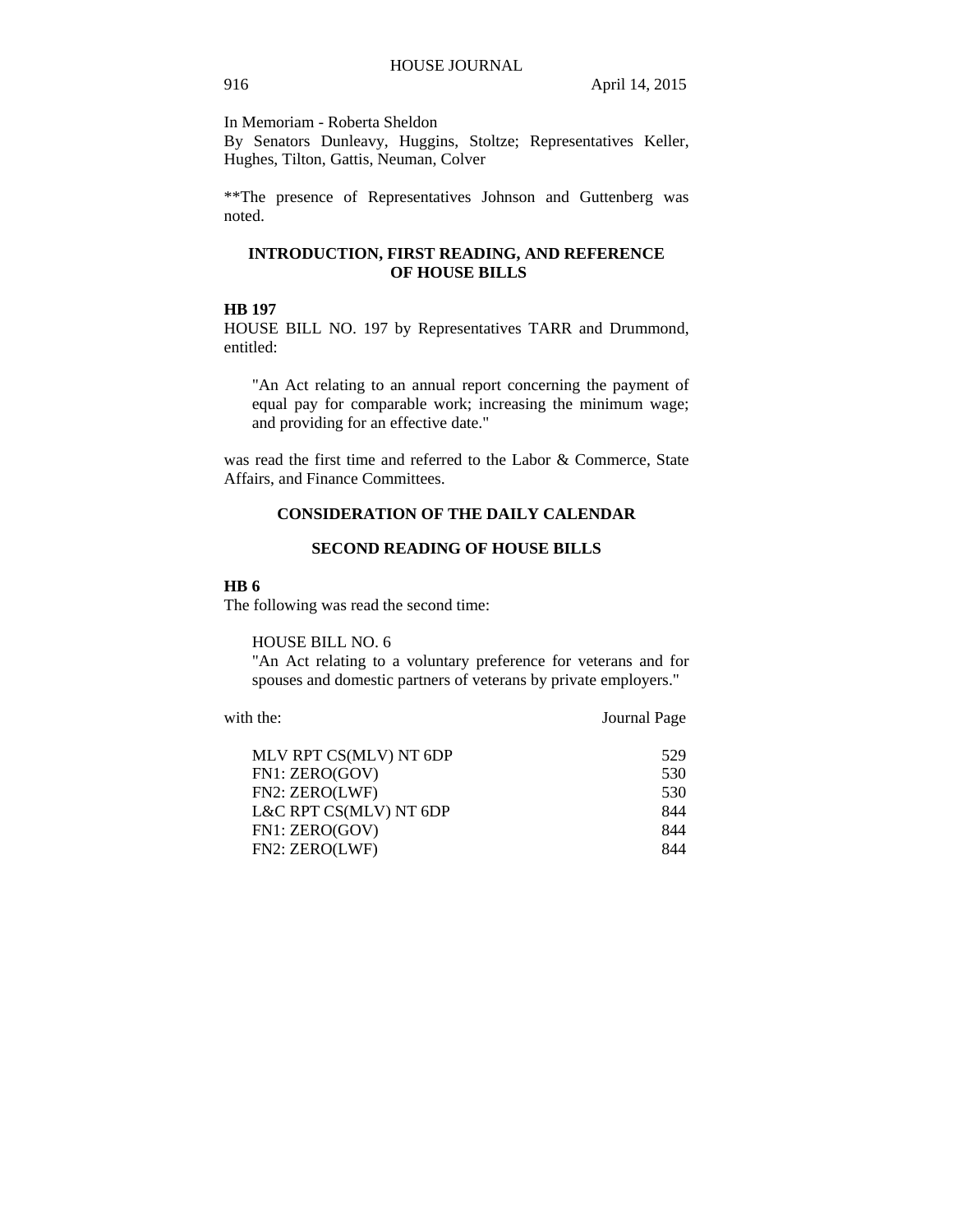\*\*The presence of Representative Pruitt was noted.

Representative Millett moved and asked unanimous consent that the following committee substitute be adopted in lieu of the original bill:

CS FOR HOUSE BILL NO. 6(MLV) "An Act relating to a voluntary preference for veterans by private employers."

There being no objection, it was so ordered.

Representative Millett moved and asked unanimous consent that CSHB 6(MLV) be considered engrossed, advanced to third reading, and placed on final passage. There being no objection, it was so ordered.

CSHB 6(MLV) was read the third time.

\*\*The presence of Representative Gara was noted.

The question being: "Shall CSHB 6(MLV) pass the House?" The roll was taken with the following result:

CSHB 6(MLV) Third Reading Final Passage

## **YEAS: 40 NAYS: 0 EXCUSED: 0 ABSENT: 0**

Yeas: Chenault, Claman, Colver, Drummond, Edgmon, Foster, Gara, Gattis, Gruenberg, Guttenberg, Hawker, Herron, Hughes, Johnson, Josephson, Kawasaki, Keller, Kito, Kreiss-Tomkins, LeDoux, Lynn, Millett, Munoz, Nageak, Neuman, Olson, Ortiz, Pruitt, Reinbold, Saddler, Seaton, Stutes, Talerico, Tarr, Thompson, Tilton, Tuck, Vazquez, Wilson, Wool

And so, CSHB 6(MLV) passed the House and was referred to the Chief Clerk for engrossment.

#### **HB 123**

The following was read the second time: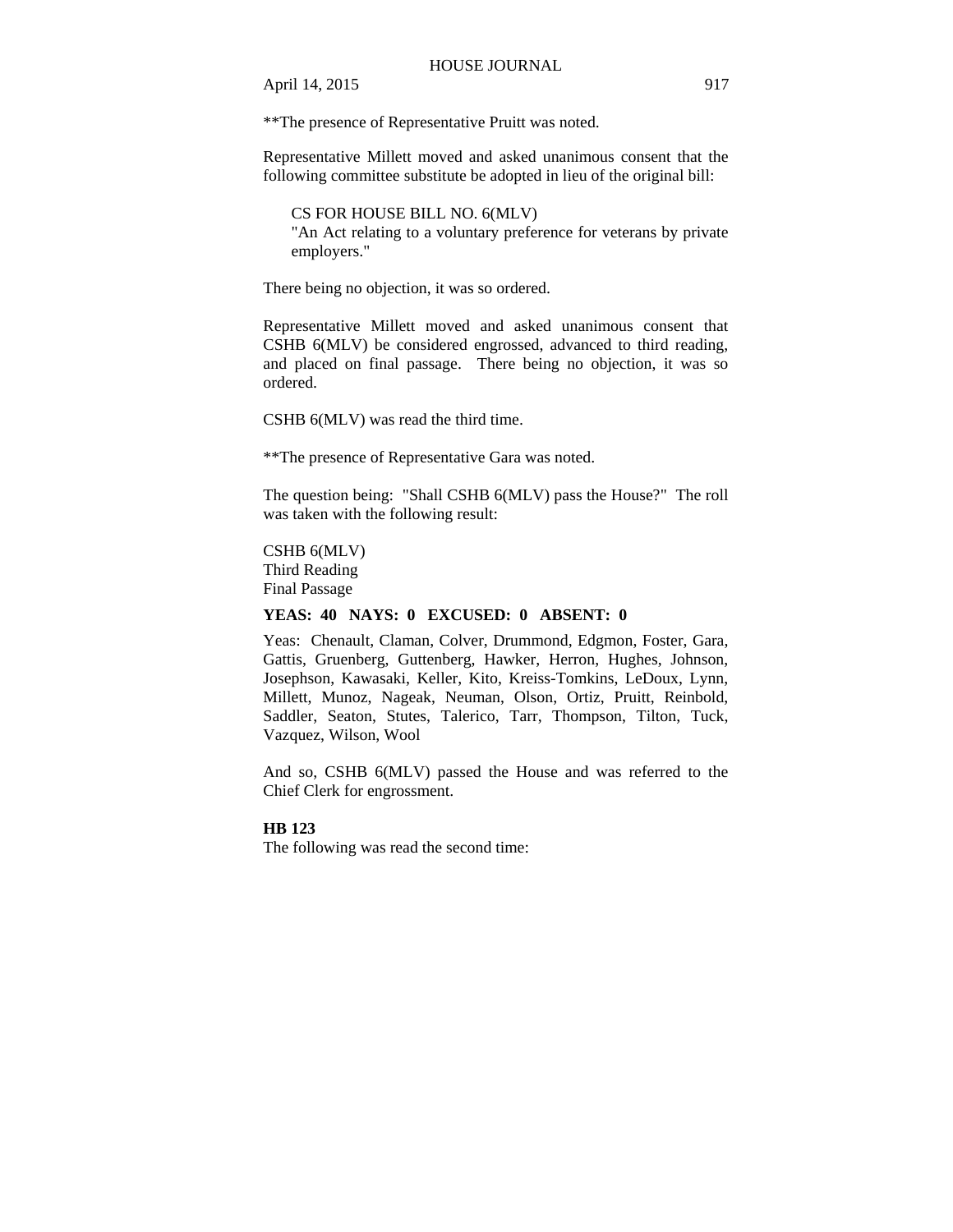## HOUSE BILL NO. 123

"An Act establishing the Marijuana Control Board; relating to the powers and duties of the Marijuana Control Board; relating to the appointment, removal, and duties of the director of the Marijuana Control Board; relating to the Alcoholic Beverage Control Board; and providing for an effective date."

with the: **Journal Page** 

| L&C RPT CS(L&C) 1DP 3NR 3AM | 619 |
|-----------------------------|-----|
| FN2: (ADM)                  | 620 |
| FN3: (CED)                  | 620 |
| JUD RPT CS(JUD) 2DP 4NR 1AM | 803 |
| FN2: (ADM)                  | 803 |
| FN3: (CED)                  | 803 |
| FIN RPT CS(JUD) 2DP 4NR 1AM | 887 |
| FN2: (ADM)                  | 887 |
| FN3: (CED)                  | 887 |

Representative Millett moved and asked unanimous consent that the following committee substitute be adopted in lieu of the original bill:

CS FOR HOUSE BILL NO. 123(JUD) (same title)

There being no objection, it was so ordered.

Amendment No. 1 was offered by Representative Lynn:

Page 6, following line 7:

Insert a new bill section to read:

"**\* Sec. 4.** AS 17.38.100 is amended by adding a new subsection to read:

(i) A marijuana establishment may not be registered under this chapter if a person who is an owner, officer, agent, or employee of the marijuana establishment has been convicted of

(1) a felony and less than five years have elapsed since the person's unconditional discharge from the conviction; or

(2) a misdemeanor involving a controlled substance in the last three years."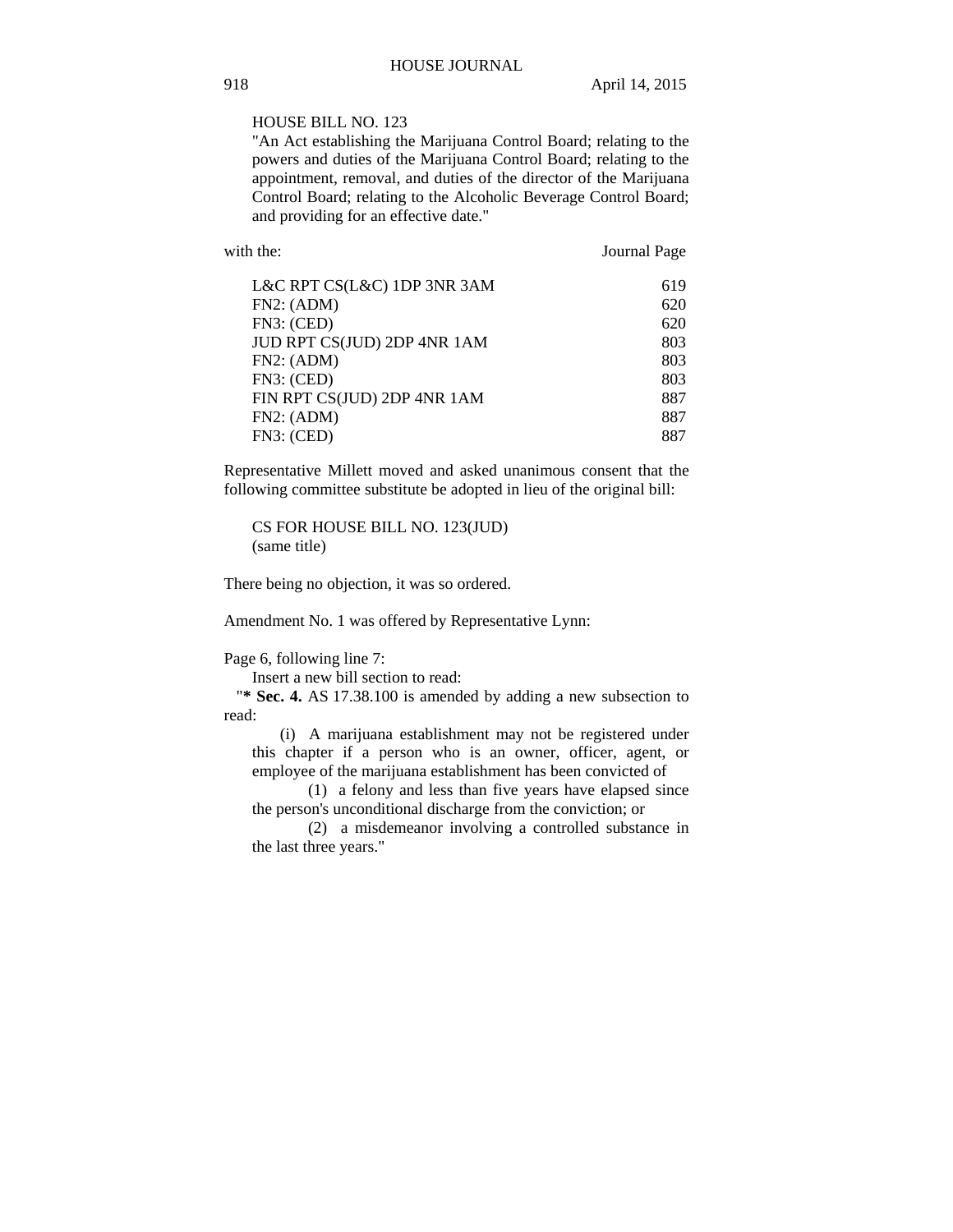Renumber the following bill sections accordingly.

Representative Lynn moved and asked unanimous consent that Amendment No. 1 be adopted.

Representative LeDoux objected.

The question being: "Shall Amendment No. 1 be adopted?" The roll was taken with the following result:

## CSHB 123(JUD) Second Reading Amendment No. 1

#### **YEAS: 14 NAYS: 26 EXCUSED: 0 ABSENT: 0**

Yeas: Chenault, Hawker, Hughes, Johnson, Keller, Kito, Lynn, Olson, Ortiz, Pruitt, Reinbold, Saddler, Tuck, Vazquez

Nays: Claman, Colver, Drummond, Edgmon, Foster, Gara, Gattis, Gruenberg, Guttenberg, Herron, Josephson, Kawasaki, Kreiss-Tomkins, LeDoux, Millett, Munoz, Nageak, Neuman, Seaton, Stutes, Talerico, Tarr, Thompson, Tilton, Wilson, Wool

And so, Amendment No. 1 was not adopted.

Representative Millett moved and asked unanimous consent that CSHB 123(JUD) be considered engrossed, advanced to third reading, and placed on final passage. There being no objection, it was so ordered.

CSHB 123(JUD) was read the third time.

The question being: "Shall CSHB 123(JUD) pass the House?" The roll was taken with the following result:

CSHB 123(JUD) Third Reading Final Passage

**YEAS: 25 NAYS: 15 EXCUSED: 0 ABSENT: 0**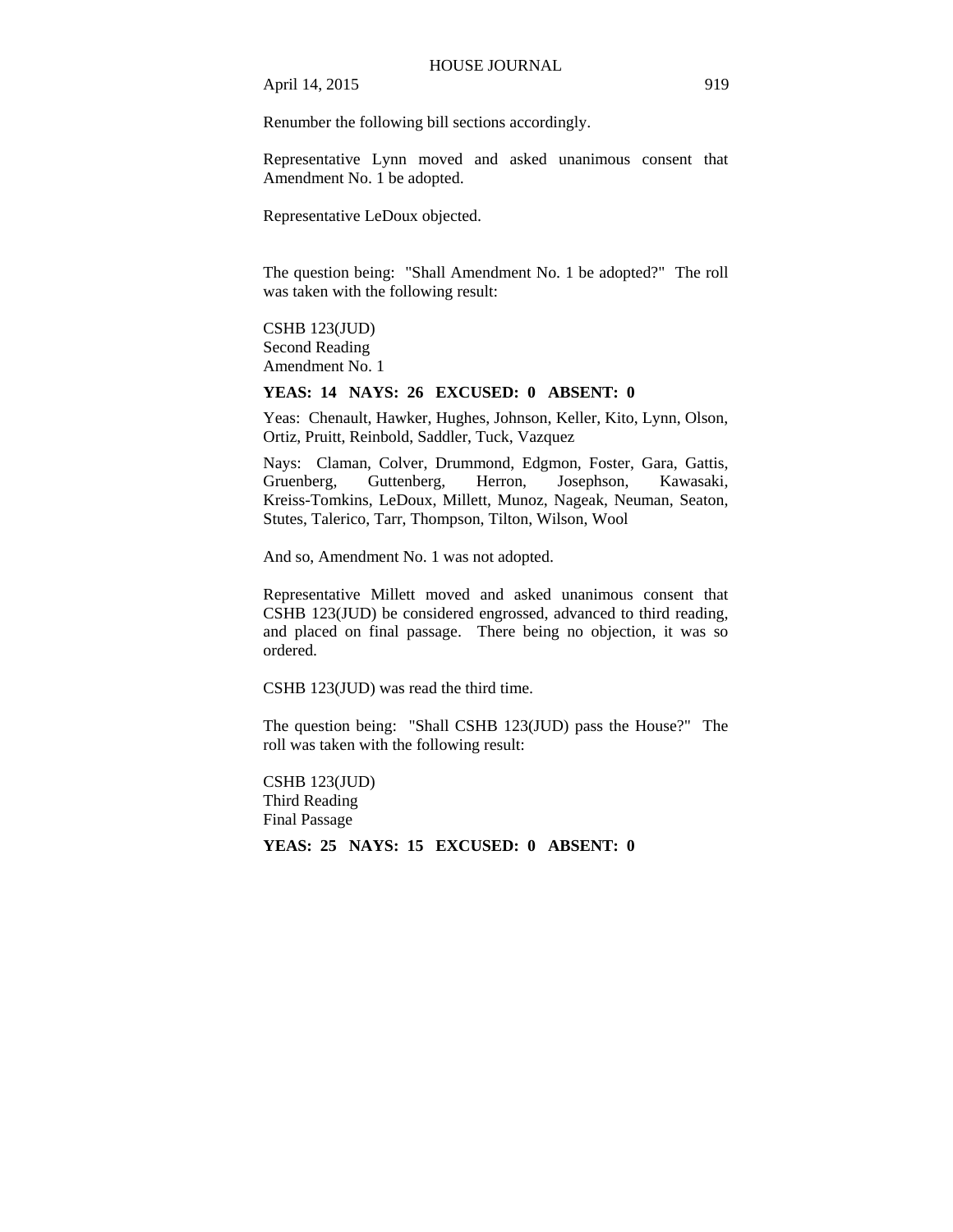Yeas: Claman, Drummond, Edgmon, Foster, Gara, Gattis, Gruenberg, Guttenberg, Josephson, Kawasaki, Kreiss-Tomkins, LeDoux, Millett, Munoz, Nageak, Neuman, Ortiz, Seaton, Stutes, Tarr, Thompson, Tilton, Tuck, Wilson, Wool

Nays: Chenault, Colver, Hawker, Herron, Hughes, Johnson, Keller, Kito, Lynn, Olson, Pruitt, Reinbold, Saddler, Talerico, Vazquez

And so, CSHB 123(JUD) passed the House.

Representative Millett moved the effective date clause.

The question being: "Shall the effective date clause be adopted?" The roll was taken with the following result:

CSHB 123(JUD) Third Reading Effective Date

## **YEAS: 40 NAYS: 0 EXCUSED: 0 ABSENT: 0**

Yeas: Chenault, Claman, Colver, Drummond, Edgmon, Foster, Gara, Gattis, Gruenberg, Guttenberg, Hawker, Herron, Hughes, Johnson, Josephson, Kawasaki, Keller, Kito, Kreiss-Tomkins, LeDoux, Lynn, Millett, Munoz, Nageak, Neuman, Olson, Ortiz, Pruitt, Reinbold, Saddler, Seaton, Stutes, Talerico, Tarr, Thompson, Tilton, Tuck, Vazquez, Wilson, Wool

And so, the effective date clause was adopted.

Representative Millett gave notice of reconsideration of the vote on CSHB 123(JUD).

The Speaker stated that, without objection, the House would recess until 8:00 p.m.; and so, the House recessed at 12:25 p.m.

### **AFTER RECESS**

The Speaker called the House back to order at 8:23 p.m.

Representative Millett moved and asked unanimous consent that Representative Edgmon be excused from a call of the House tonight. There being no objection, it was so ordered.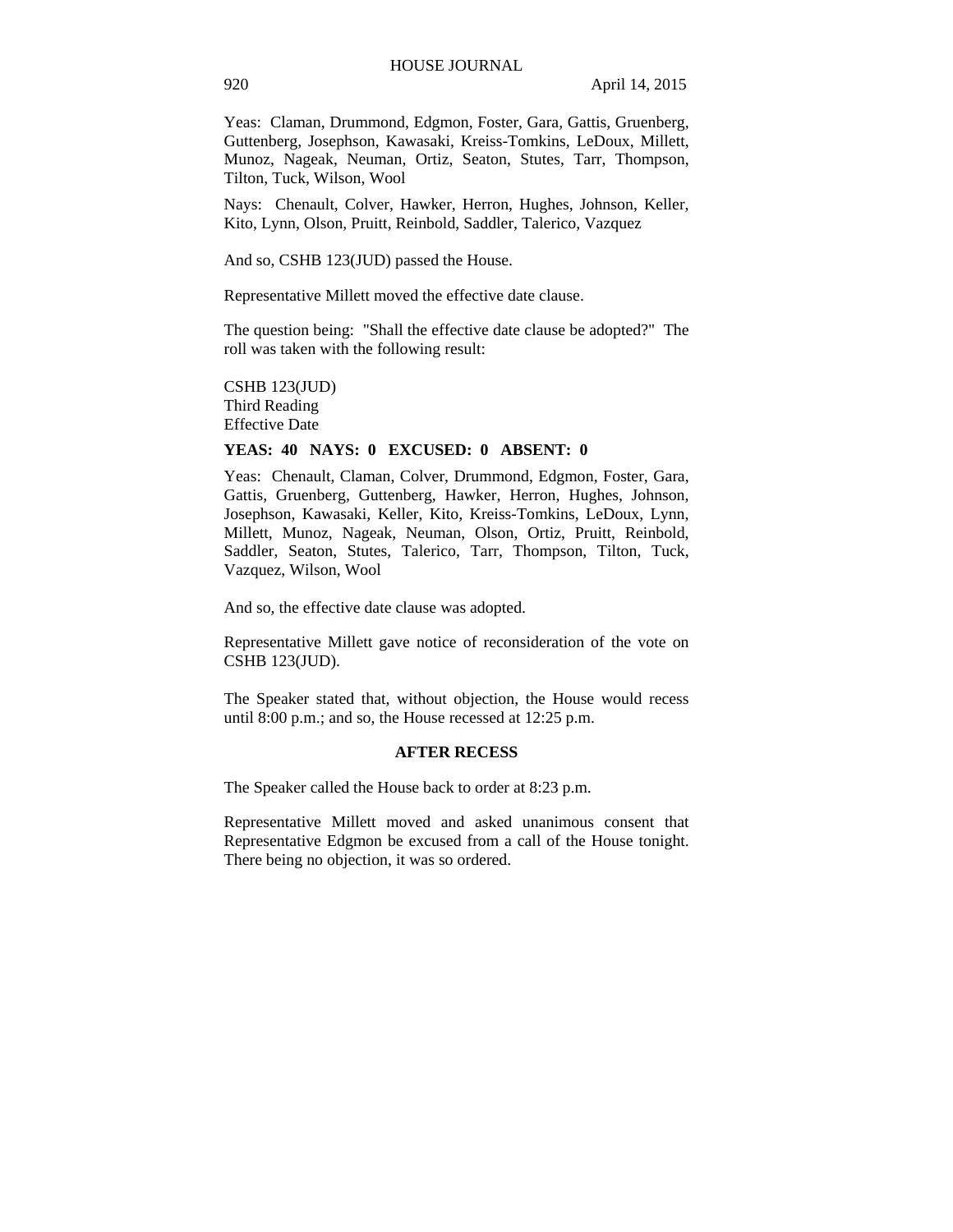### **SECOND READING OF HOUSE BILLS**

(continued)

## **HB 131**

The following was read the second time:

HOUSE BILL NO. 131

"An Act relating to the licensure of nail technicians and hairdressers; relating to the practice of manicuring; and providing for an effective date."

with the: Journal Page

| L&C RPT 1DP 5AM | 846 |
|-----------------|-----|
| FN1: ZERO(CED)  | 846 |

Amendment No. 1 was offered by Representatives Gattis, Hughes, and LeDoux:

Page 6, line 11, following "Act.":

Insert "A person who is eligible to engage in the practice of manicuring under this subsection may, for one renewal period, renew the person's license to practice manicuring if, before August 31, 2017, the person

(1) submits proof satisfactory to the board that the person has completed 250 hours of work experience as a manicurist; and

(2) has taken and passed a written or oral examination under AS 08.13.090."

Representative Gattis moved and asked unanimous consent that Amendment No. 1 be adopted. There being no objection, it was so ordered.

Representative Millett moved and asked unanimous consent that HB 131 am be considered engrossed, advanced to third reading, and placed on final passage. There being no objection, it was so ordered.

HB 131 am was read the third time.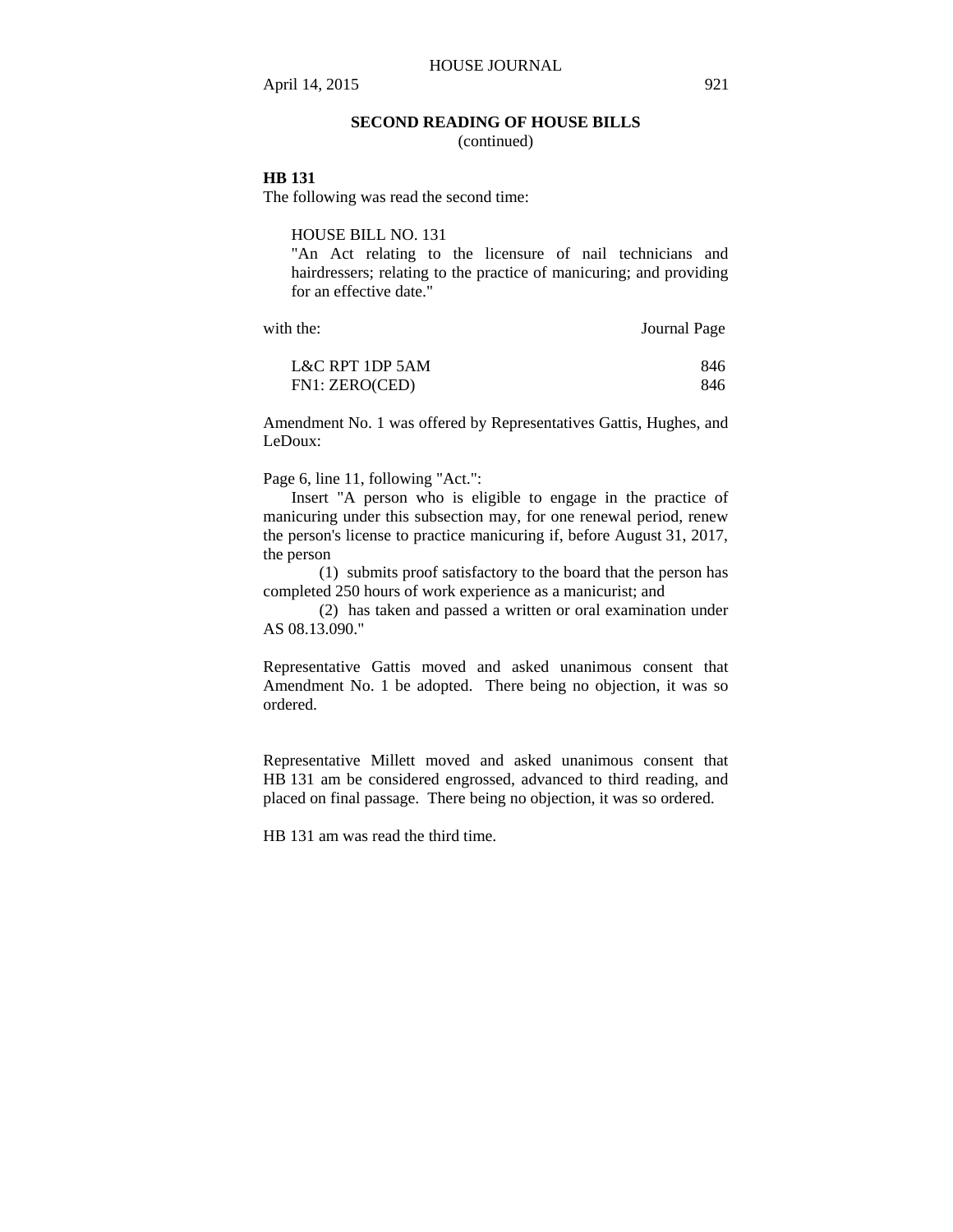The question being: "Shall HB 131 am pass the House?" The roll was taken with the following result:

HB 131 am Third Reading Final Passage

## **YEAS: 37 NAYS: 2 EXCUSED: 1 ABSENT: 0**

Yeas: Chenault, Claman, Colver, Drummond, Foster, Gara, Gattis, Gruenberg, Guttenberg, Hawker, Herron, Hughes, Johnson, Josephson, Keller, Kito, Kreiss-Tomkins, LeDoux, Lynn, Millett, Munoz, Nageak, Neuman, Olson, Ortiz, Pruitt, Reinbold, Saddler, Seaton, Stutes, Talerico, Tarr, Thompson, Tilton, Tuck, Vazquez, Wool

Nays: Kawasaki, Wilson

Excused: Edgmon

And so, HB 131 am passed the House.

Representative Millett moved and asked unanimous consent that the roll call on the passage of the bill be considered the roll call on the effective date clause. There being no objection, it was so ordered.

HB 131 am was referred to the Chief Clerk for engrossment.

## **HB 135**

The following was read the second time:

HOUSE BILL NO. 135

"An Act establishing a Roth contribution program for the public employees' deferred compensation program; and providing for an effective date."

| with the:       | Journal Page |
|-----------------|--------------|
| L&C RPT 6DP 1NR | 555          |
| FN1: ZERO(ADM)  | 555          |
| FIN RPT 9DP     | 748          |
| FN1: ZERO(ADM)  | 748          |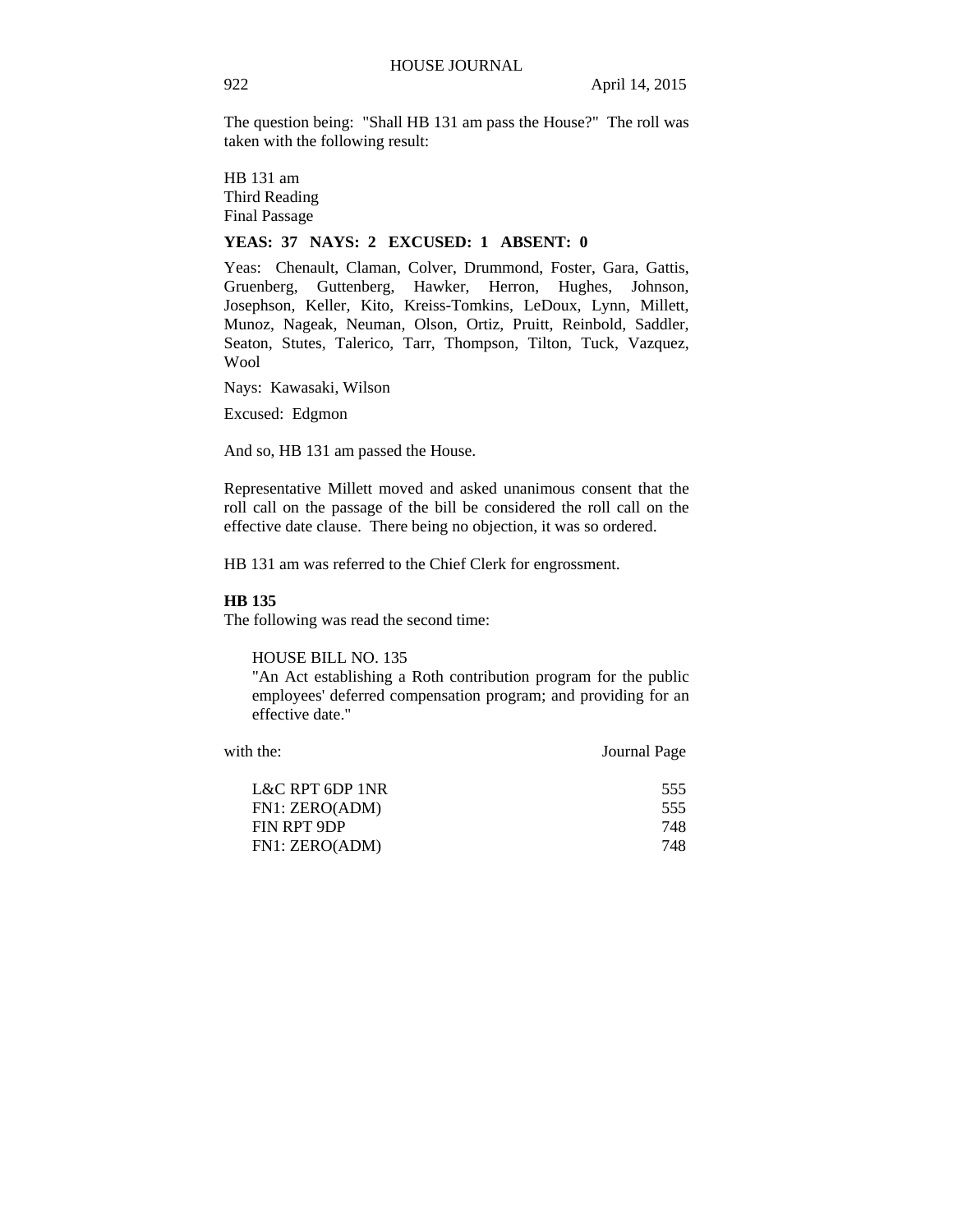Representative Millett moved and asked unanimous consent that HB 135 be considered engrossed, advanced to third reading, and placed on final passage. There being no objection, it was so ordered.

HB 135 was read the third time.

The question being: "Shall HB 135 pass the House?" The roll was taken with the following result:

HB 135 Third Reading Final Passage

### **YEAS: 38 NAYS: 0 EXCUSED: 1 ABSENT: 1**

Yeas: Chenault, Claman, Colver, Drummond, Foster, Gara, Gattis, Gruenberg, Hawker, Herron, Hughes, Johnson, Josephson, Kawasaki, Keller, Kito, Kreiss-Tomkins, LeDoux, Lynn, Millett, Munoz, Nageak, Neuman, Olson, Ortiz, Pruitt, Reinbold, Saddler, Seaton, Stutes, Talerico, Tarr, Thompson, Tilton, Tuck, Vazquez, Wilson, Wool

Excused: Edgmon

Absent: Guttenberg

And so, HB 135 passed the House.

Representative Millett moved and asked unanimous consent that the roll call on the passage of the bill be considered the roll call on the effective date clause. There being no objection, it was so ordered.

HB 135 was referred to the Chief Clerk for engrossment.

#### **HB 137**

The following was read the second time:

### HOUSE BILL NO. 137

"An Act raising certain fees related to sport fishing, hunting, and trapping; raising the age of eligibility for a sport fishing, hunting, or trapping license exemption for state residents to 65 years of age; requiring state residents to purchase big game tags to take certain species; and providing for an effective date."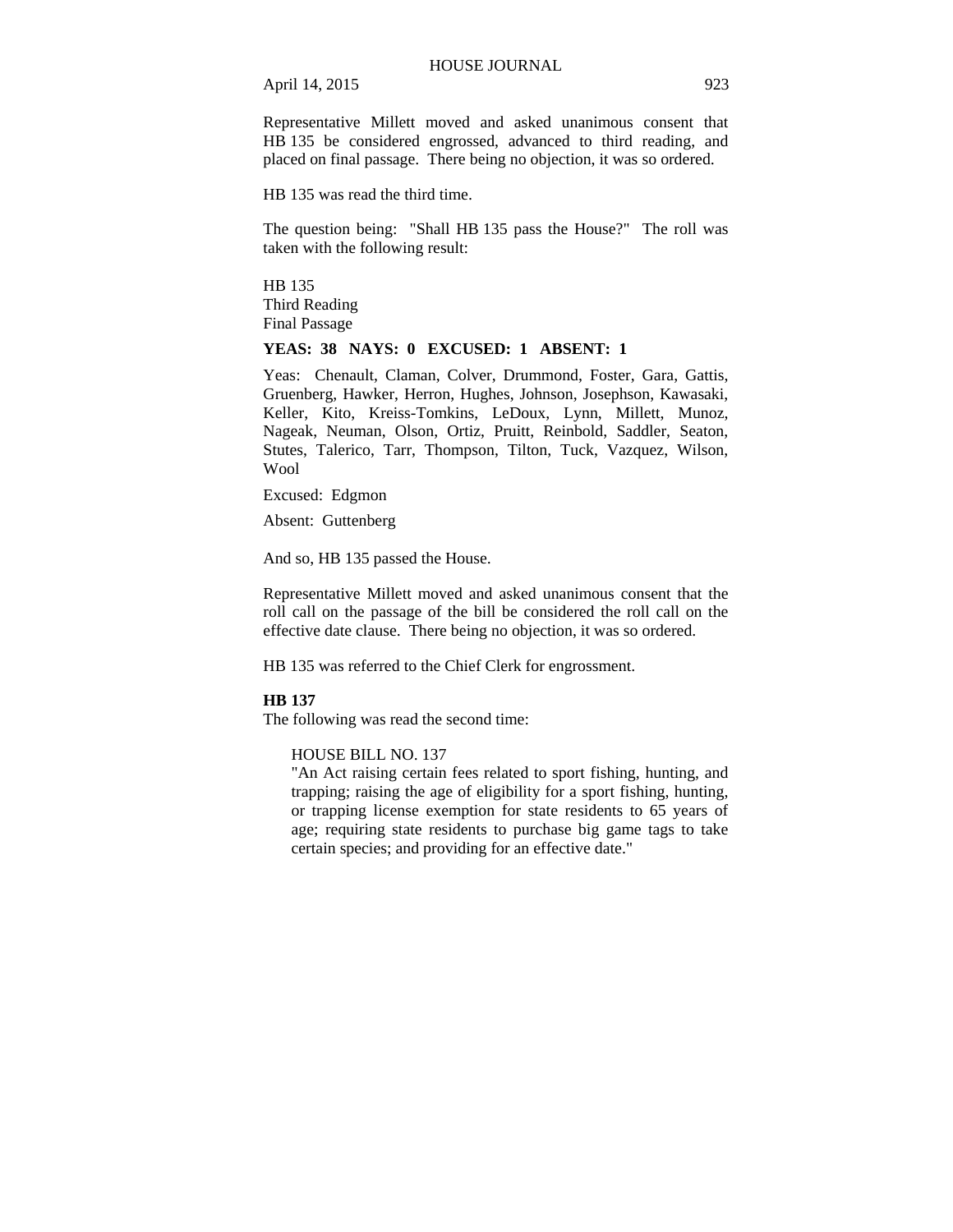| with the:                      | Journal Page |
|--------------------------------|--------------|
| RES RPT CS(RES) NT 2DP 3NR 2AM | 594          |
| FN1: (DFG)                     | 594          |
| FIN RPT CS(FIN) NT 5DP 5NR     | 888          |
| FN2: (DFG)                     | 888          |

Representative Millett moved and asked unanimous consent that the following committee substitute be adopted in lieu of the original bill:

#### CS FOR HOUSE BILL NO. 137(FIN)

"An Act raising certain fees related to sport fishing, hunting, and trapping; relating to the fish and game fund; providing for the repeal of the sport fishing surcharge and sport fishing facility revenue bonds; replacing the permanent sport fishing, hunting, or trapping identification card for certain residents with an identification card valid for three years; relating to fish and game conservation decals; raising the age of eligibility for a sport fishing, hunting, or trapping license exemption for state residents; raising the age at which a state resident is required to obtain a license for sport fishing, hunting, or trapping; and providing for an effective date."

There being no objection, it was so ordered.

Representative Millett moved and asked unanimous consent that CSHB 137(FIN) be considered engrossed, advanced to third reading, and placed on final passage.

There was objection.

CSHB 137(FIN) will advance to third reading on tomorrow's calendar.

## **HB 176**

The following was read the second time:

#### HOUSE BILL NO. 176

"An Act eliminating geographic pay differentials for employees of the legislature; repealing state employee salary schedule increases; and providing for an effective date."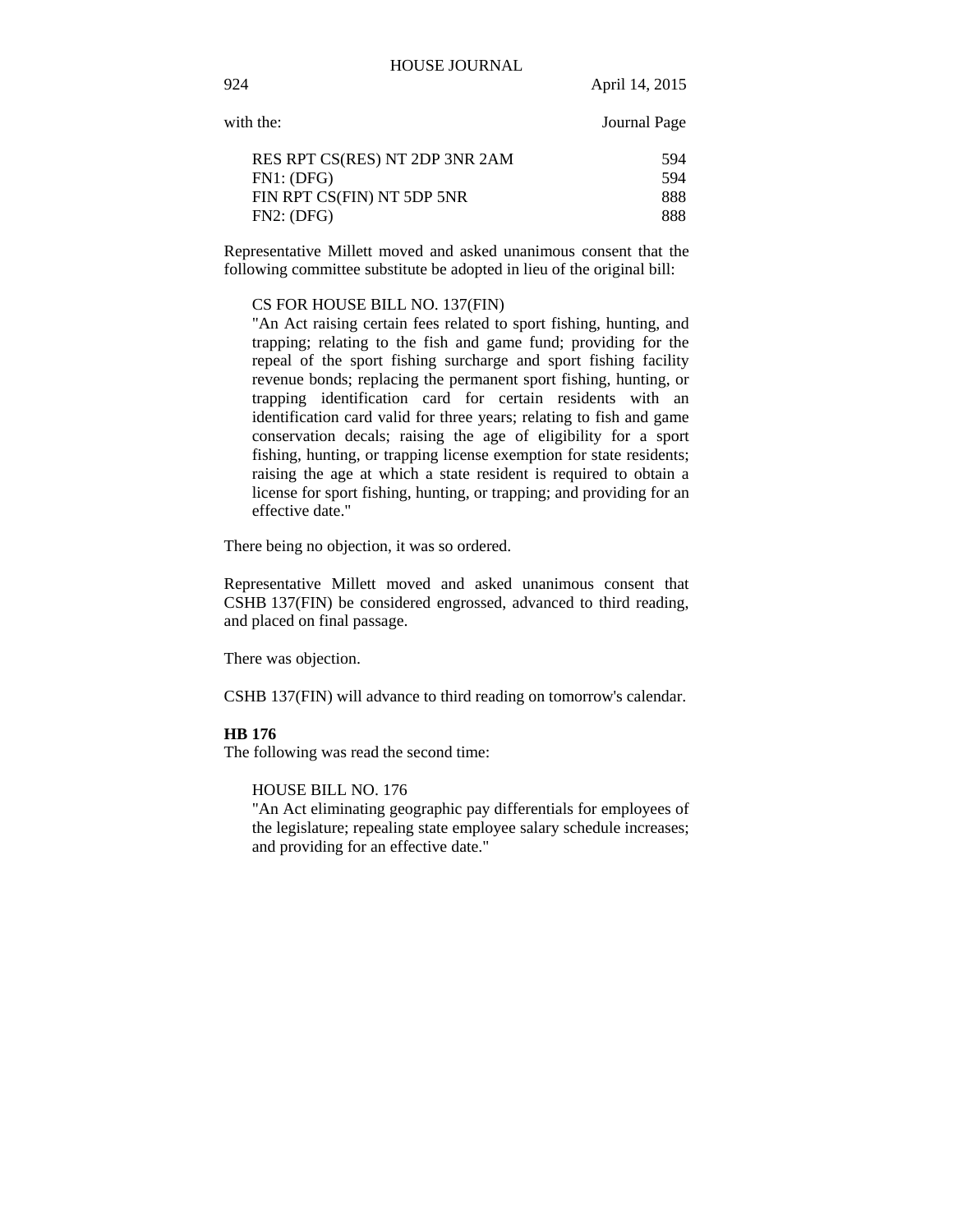#### HOUSE JOURNAL

| Journal Page |
|--------------|
| 874          |
| 874          |
| 874          |
| 874          |
|              |

Representative Millett moved and asked unanimous consent that the following committee substitute be adopted in lieu of the original bill:

CS FOR HOUSE BILL NO. 176(FIN) "An Act repealing state employee salary schedule increases; and providing for an effective date."

There being no objection, it was so ordered.

Representative Millett moved and asked unanimous consent that CSHB 176(FIN) be considered engrossed, advanced to third reading, and placed on final passage.

There was objection.

CSHB 176(FIN) will advance to third reading on tomorrow's calendar.

### **THIRD READING OF HOUSE BILLS**

#### **HB 107**

The following, which was advanced to third reading from the April 13, 2015, calendar (page 885), was read the third time:

### CS FOR HOUSE BILL NO. 107(EDC)

"An Act relating to the composition of the Board of Regents of the University of Alaska; and providing for an effective date."

Representative Gattis moved and asked unanimous consent that CSHB 107(EDC) be returned to second reading for the specific purpose of considering Amendment No. 1. There being no objection, it was so ordered.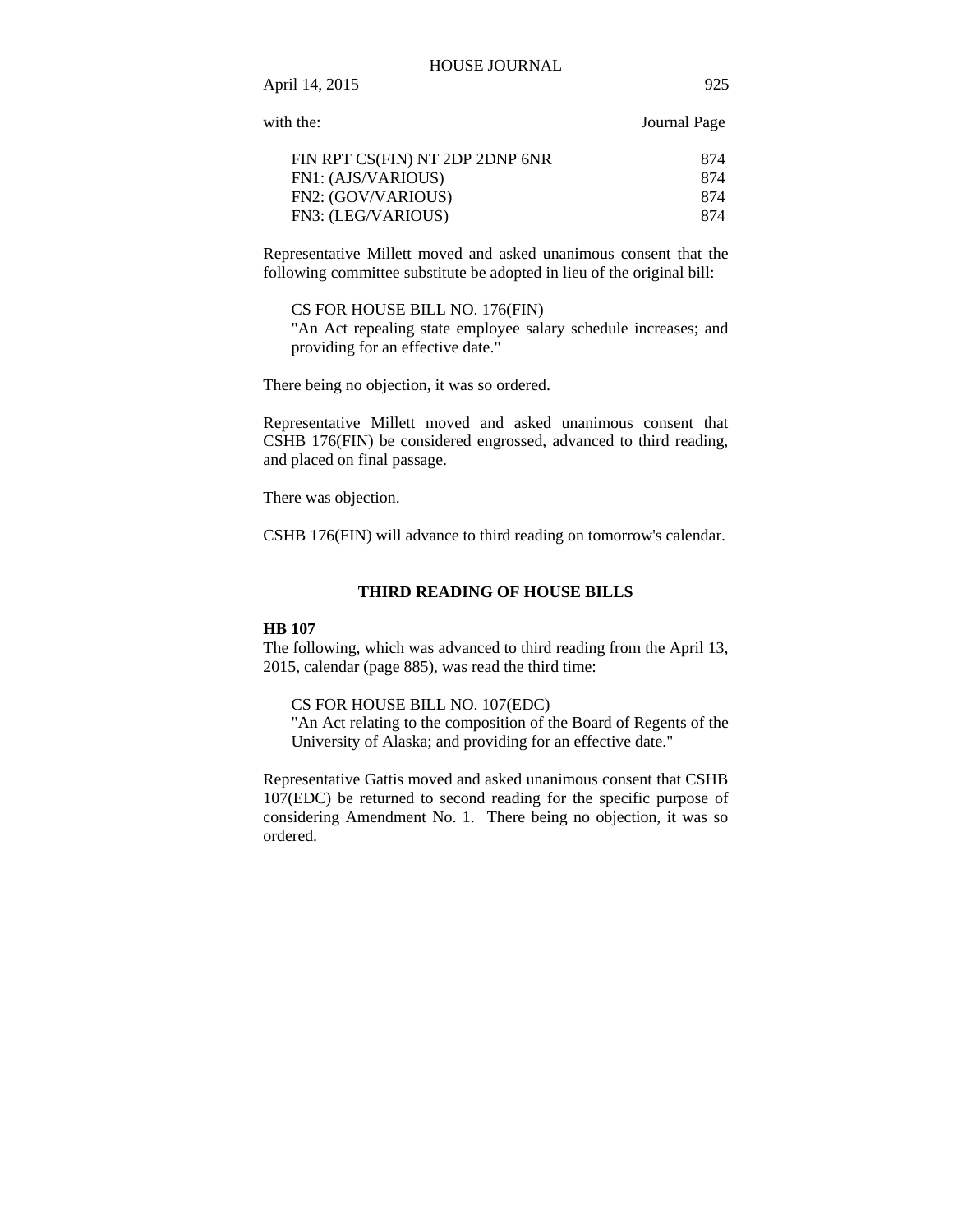Amendment No. 1 was offered by Representatives Gattis, Keller, and Hughes:

Page 1, lines  $1 - 2$  (title amendment): Delete "**; and providing for an effective date**"

Page 2, lines 9 - 22:

Delete all material and insert:

"**\* Sec. 3.** The uncodified law of the State of Alaska is amended by adding a new section to read:

TRANSITION. Notwithstanding AS 14.40.130(a), as repealed and reenacted by sec. 1 of this Act, and AS 14.40.130(f) and (g), added by sec. 2 of this Act, a person who is a member of the Board of Regents of the University of Alaska on the effective date of this Act may serve the remainder of the member's term. The governor shall make appointments under AS 14.40.150 to fill vacancies and expired terms on the Board of Regents that occur on or after the effective date of this Act in accordance with AS 14.40.130(a), as repealed and reenacted by sec. 1 of this Act, and AS 14.40.130(f) and (g), added by sec. 2 of this Act."

Representative Gattis moved and asked unanimous consent that Amendment No. 1 be adopted.

Objection was heard and withdrawn. There being no further objection, Amendment No. 1 was adopted, and the new title follows:

CS FOR HOUSE BILL NO. 107(EDC) am

"An Act relating to the composition of the Board of Regents of the University of Alaska."

CSHB 107(EDC) am was automatically in third reading.

The question being: "Shall CSHB 107(EDC) am pass the House?" The roll was taken with the following result:

CSHB 107(EDC) am Third Reading Final Passage **YEAS: 26 NAYS: 13 EXCUSED: 1 ABSENT: 0**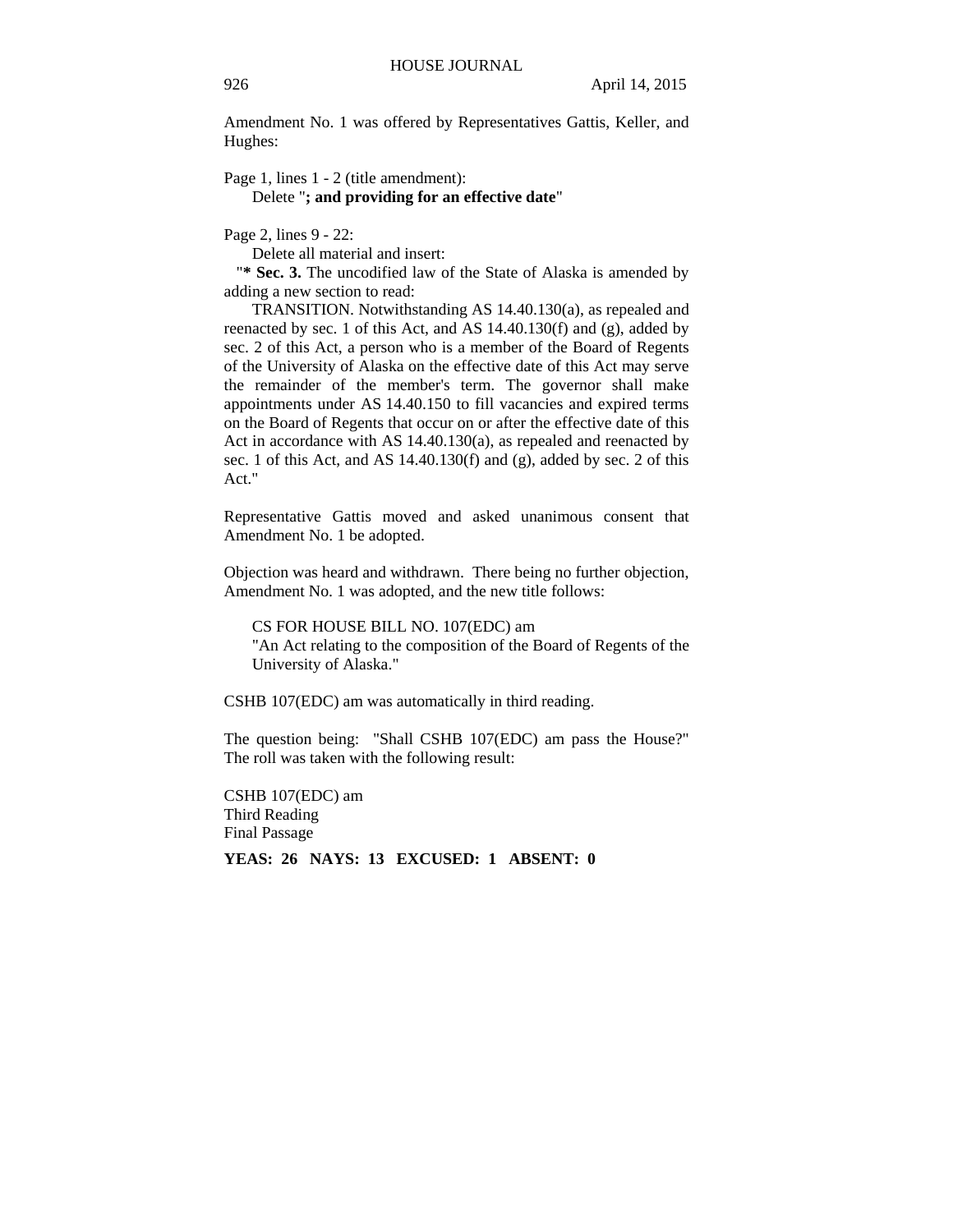Yeas: Chenault, Colver, Drummond, Foster, Gattis, Hawker, Herron, Hughes, Johnson, Keller, Kito, LeDoux, Lynn, Millett, Munoz, Nageak, Neuman, Olson, Pruitt, Reinbold, Saddler, Stutes, Talerico, Tilton, Vazquez, Wilson

Nays: Claman, Gara, Gruenberg, Guttenberg, Josephson, Kawasaki, Kreiss-Tomkins, Ortiz, Seaton, Tarr, Thompson, Tuck, Wool

Excused: Edgmon

And so, CSHB 107(EDC) am passed the House.

Representative Gruenberg later gave notice of reconsideration of the vote on CSHB 107(EDC) am, and reconsideration was taken up then.

## **LEGISLATIVE CITATIONS**

Representative Millett moved and asked unanimous consent that the House approve the citations on the calendar. There being no objection, the following citations were approved and sent to enrolling:

### Commemorating - July 2015, Alaska Peony Month

By Representatives Guttenberg, Chenault, Claman, Colver, Drummond, Edgmon, Foster, Gara, Gattis, Gruenberg, Hawker, Herron, Hughes, Johnson, Josephson, Kawasaki, Keller, Kito, Kreiss-Tomkins, LeDoux, Lynn, Millett, Munoz, Nageak, Neuman, Olson, Ortiz, Pruitt, Reinbold, Saddler, Seaton, Stutes, Talerico, Tarr, Thompson, Tilton, Tuck, Vazquez, Wilson, Wool

### Honoring - Barbara Karl

By Representatives Tarr, Gruenberg, Chenault, Claman, Colver, Drummond, Edgmon, Foster, Gara, Gattis, Guttenberg, Hawker, Herron, Hughes, Johnson, Josephson, Kawasaki, Keller, Kito, Kreiss-Tomkins, LeDoux, Lynn, Millett, Munoz, Nageak, Neuman, Olson, Ortiz, Pruitt, Saddler, Seaton, Stutes, Talerico, Thompson, Tilton, Tuck, Vazquez, Wilson, Wool; Senator Ellis

## Honoring - Joyce Hines

By Representatives Tarr, Gruenberg, Chenault, Claman, Colver, Drummond, Edgmon, Foster, Gara, Gattis, Guttenberg, Hawker, Herron, Hughes, Johnson, Josephson, Kawasaki, Keller, Kito, Kreiss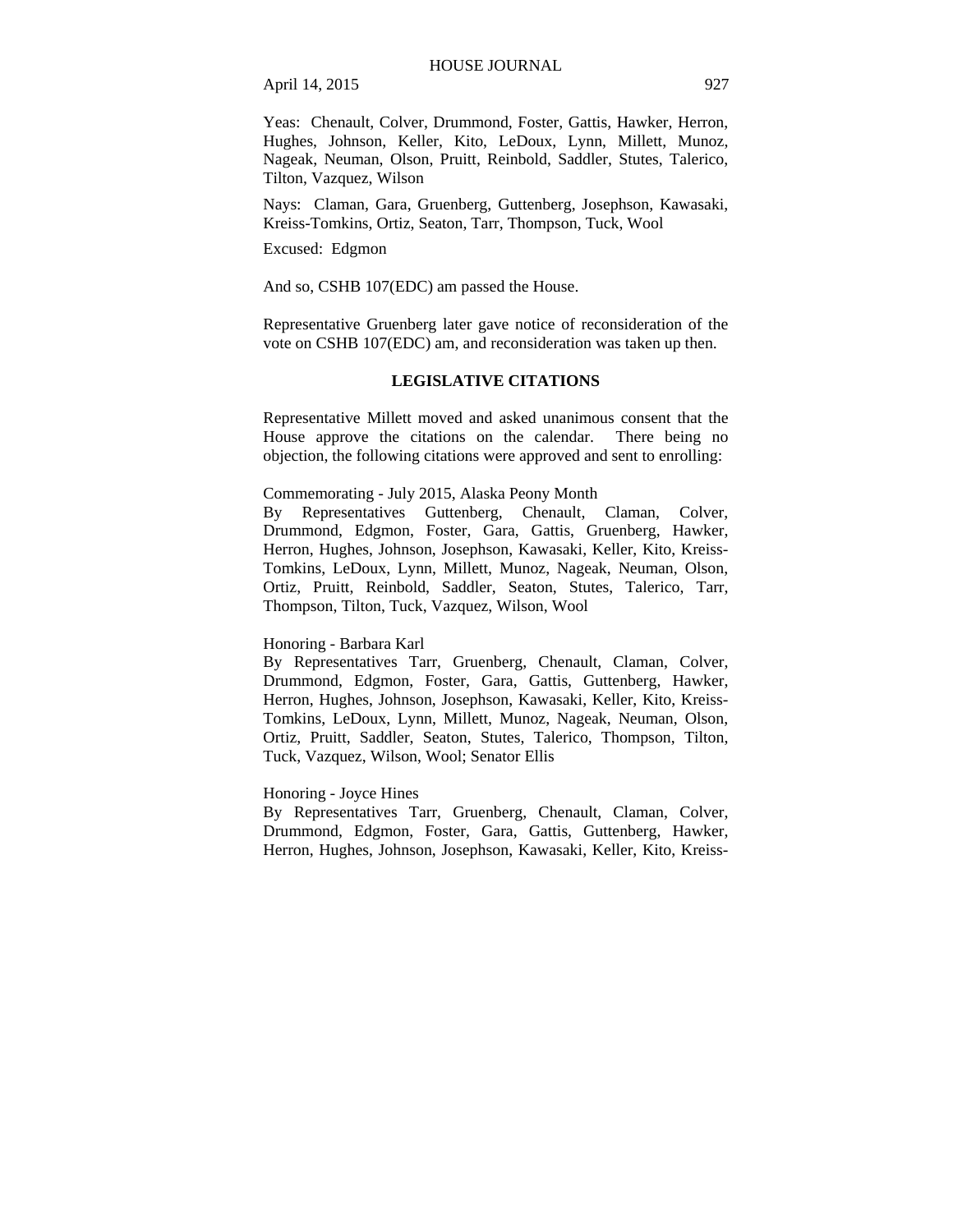Tomkins, LeDoux, Lynn, Millett, Munoz, Nageak, Neuman, Olson, Ortiz, Pruitt, Saddler, Seaton, Stutes, Talerico, Thompson, Tilton, Tuck, Vazquez, Wilson, Wool

Honoring - Chief Thomas Remaley, Palmer Chief of Police By Representatives Hughes, Colver, Gattis, Keller, Neuman, Tilton, Chenault, Claman, Drummond, Edgmon, Foster, Gara, Gruenberg, Guttenberg, Hawker, Herron, Johnson, Josephson, Kawasaki, Keller, Kito, Kreiss-Tomkins, LeDoux, Lynn, Millett, Munoz, Nageak, Olson, Ortiz, Pruitt, Reinbold, Saddler, Seaton, Stutes, Talerico, Tarr, Thompson, Tuck, Vazquez, Wilson, Wool; Senators Stoltze, Dunleavy, Huggins

#### Honoring - Clark Arts & Technology Students

By Representatives Tarr, Gruenberg, Chenault, Claman, Colver, Drummond, Edgmon, Foster, Gara, Gattis, Guttenberg, Hawker, Herron, Hughes, Johnson, Josephson, Kawasaki, Keller, Kito, Kreiss-Tomkins, LeDoux, Lynn, Millett, Munoz, Nageak, Neuman, Olson, Ortiz, Pruitt, Reinbold, Saddler, Seaton, Stutes, Talerico, Thompson, Tilton, Tuck, Vazquez, Wilson, Wool; Senator Ellis

### Honoring - Alaska State Fair

By Representatives Hughes, Colver, Gattis, Keller, Neuman, Tilton, Chenault, Claman, Drummond, Edgmon, Foster, Gara, Gruenberg, Guttenberg, Hawker, Herron, Johnson, Josephson, Kawasaki, Keller, Kito, Kreiss-Tomkins, LeDoux, Lynn, Millett, Munoz, Nageak, Olson, Ortiz, Pruitt, Reinbold, Saddler, Seaton, Stutes, Talerico, Tarr, Thompson, Tuck, Vazquez, Wilson, Wool; Senators Stoltze, Dunleavy, Huggins

### In Memoriam - Josh Jennett

By Representatives Millett, Chenault, Claman, Colver, Drummond, Edgmon, Foster, Gara, Gattis, Gruenberg, Guttenberg, Hawker, Herron, Hughes, Johnson, Josephson, Kawasaki, Keller, Kito, Kreiss-Tomkins, LeDoux, Lynn, Munoz, Nageak, Neuman, Olson, Ortiz, Pruitt, Reinbold, Saddler, Seaton, Stutes, Talerico, Tarr, Thompson, Tilton, Tuck, Vazquez, Wilson, Wool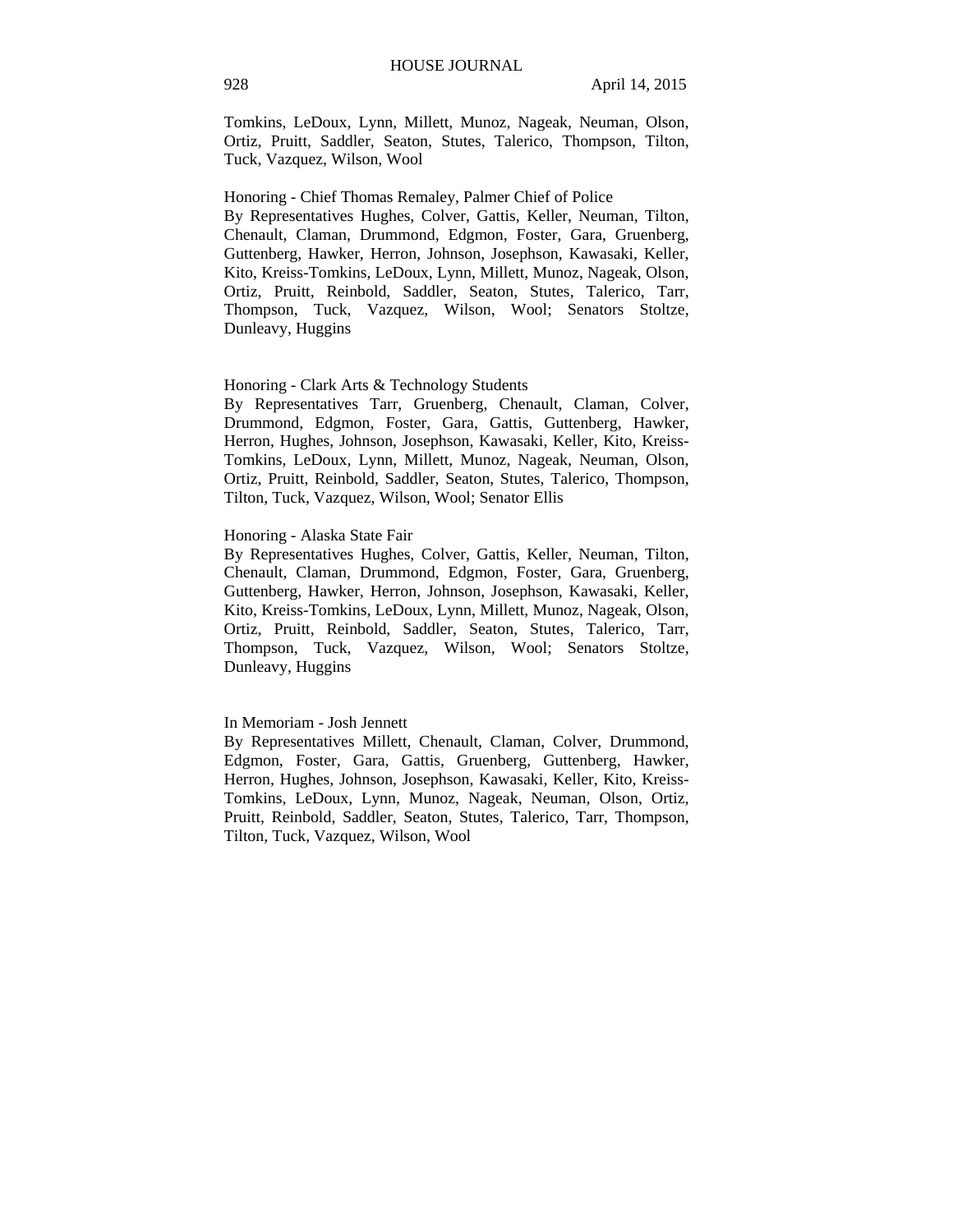## **RECONSIDERATION**

#### **HB 107**

Representative Gruenberg gave notice of reconsideration of the vote on CSHB 107(EDC) am (page 926).

Representative Gattis moved and asked unanimous consent that reconsideration of CSHB 107(EDC) am be taken up on the same day. There being no objection, it was so ordered.

The following was before the House in third reading:

CS FOR HOUSE BILL NO. 107(EDC) am "An Act relating to the composition of the Board of Regents of the University of Alaska."

The question to be reconsidered: "Shall CSHB 107(EDC) am pass the House?" The roll was taken with the following result:

CSHB 107(EDC) am Third Reading Final Passage Reconsideration

## **YEAS: 26 NAYS: 13 EXCUSED: 1 ABSENT: 0**

Yeas: Chenault, Colver, Drummond, Foster, Gattis, Hawker, Herron, Hughes, Johnson, Keller, Kito, LeDoux, Lynn, Millett, Munoz, Nageak, Neuman, Olson, Pruitt, Reinbold, Saddler, Stutes, Talerico, Tilton, Vazquez, Wilson

Nays: Claman, Gara, Gruenberg, Guttenberg, Josephson, Kawasaki, Kreiss-Tomkins, Ortiz, Seaton, Tarr, Thompson, Tuck, Wool

Excused: Edgmon

And so, CSHB 107(EDC) am passed the House on reconsideration and was referred to the Chief Clerk for engrossment.

### **UNFINISHED BUSINESS**

#### **HB 6**

Representatives Millett, Josephson, Kawasaki, Gara, and Tarr added as cosponsors to: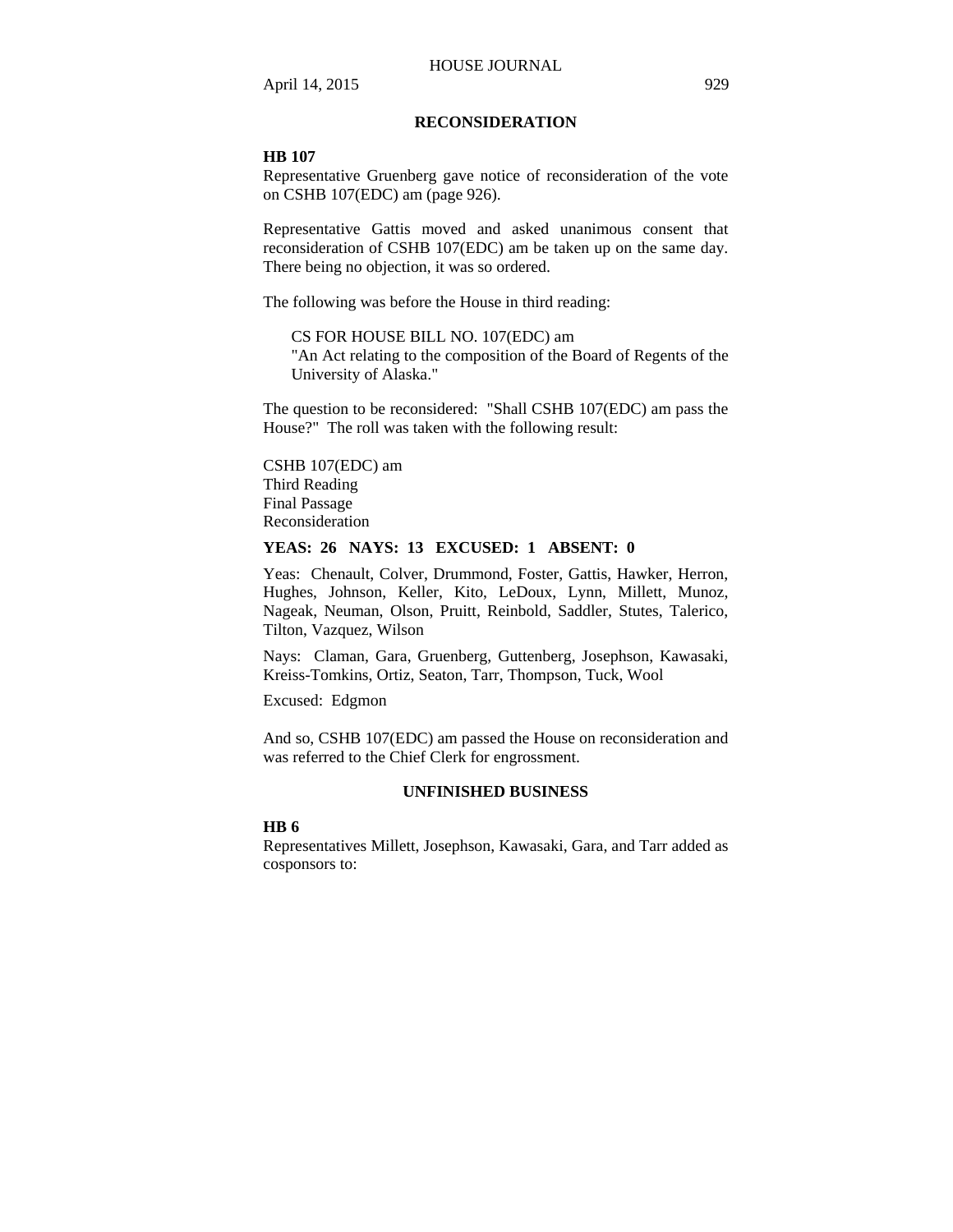#### CS FOR HOUSE BILL NO. 6(MLV)

"An Act relating to a voluntary preference for veterans by private employers."

### **HB 27**

Representatives Gruenberg, LeDoux, Lynn, and Claman added as cosponsors to:

## SPONSOR SUBSTITUTE FOR HOUSE BILL NO. 27

"An Act relating to the duties of the Department of Health and Social Services; relating to hearings on and plans for permanent placement of a child in need of aid; relating to school placement and transportation for children in foster care; relating to foster care transition programs; relating to emergency and temporary placement of a child in need of aid; relating to the confidentiality of information regarding child protection; and amending Rule 17.2, Alaska Child in Need of Aid Rules of Procedure."

### **HB 80**

Representative Wilson added as a cosponsor to:

HOUSE BILL NO. 80

"An Act repealing the requirement for secondary students to take college and career readiness assessments."

### **HB 107**

Representatives Millett and Tilton added as cosponsors to:

CS FOR HOUSE BILL NO. 107(EDC) am

"An Act relating to the composition of the Board of Regents of the University of Alaska."

### **ENGROSSMENT**

# **HB 6**

CSHB 6(MLV) was engrossed, signed by the Speaker and Chief Clerk, and transmitted to the Senate for consideration.